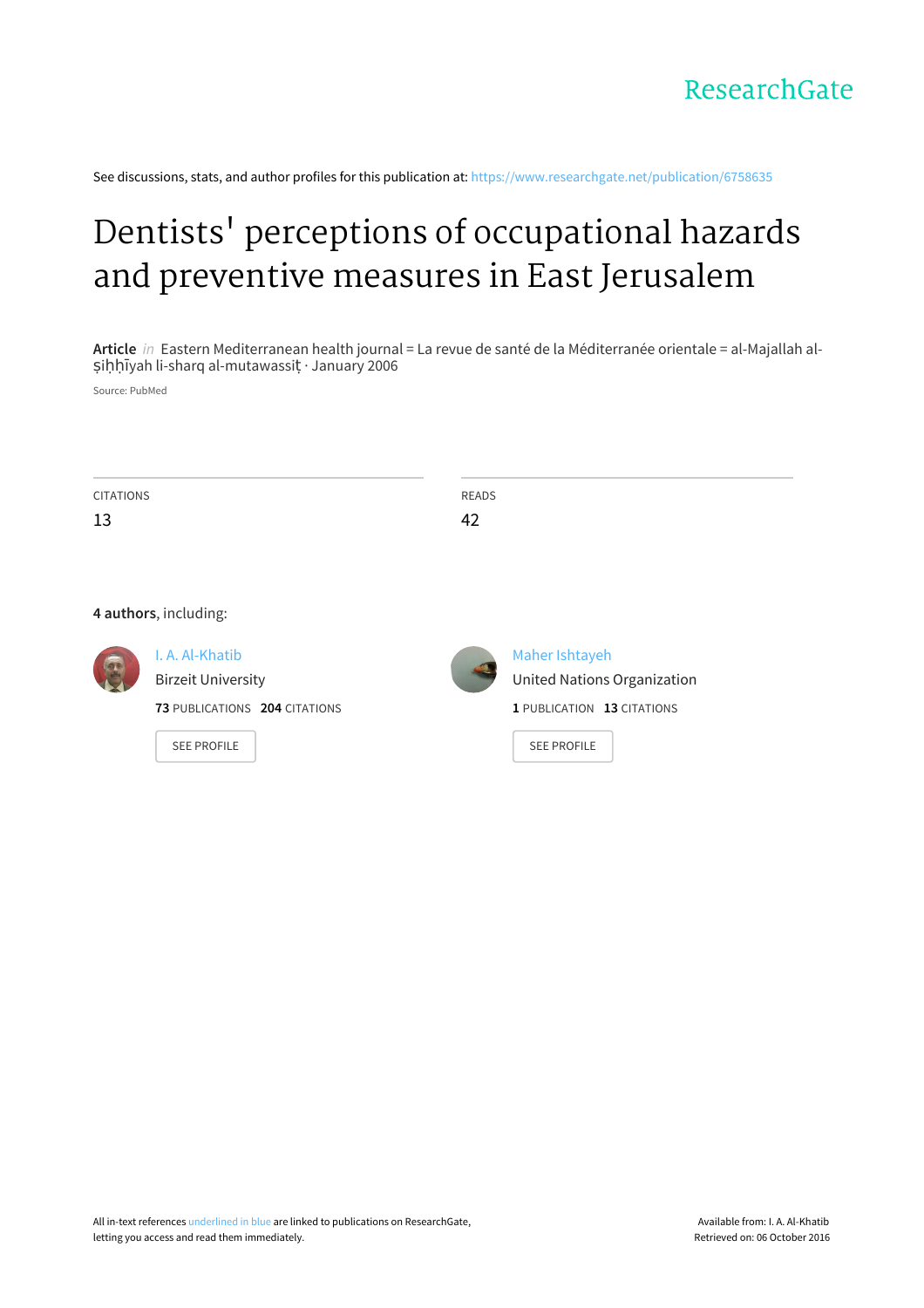## **Dentists' perceptions of occupational hazards and preventive measures in East Jerusalem**

I.A. Al-Khatib,<sup>1</sup> M. Ishtayeh,<sup>1</sup> H. Barghouty<sup>1</sup> and B. Akkawi<sup>1</sup>

أدراك أطباء الأسنان للمخاط المهنية وللتدابع الوقائية في القدس الشرقية عصام أحمد الخطيب، ماهر اشتيه، حنين البرغوثي، بسام عكاوي

**الخلاصـة**: يتعرَّض أطباء الأسنان، مثل غيرهم من المهنيِّين الصحيِّين، لأنواع مختلفة من مشكلات الصحة المهنيـة، إضافةً إلى المشكلات الخاصة بمهنتهم. وقد تـمُّت في إطار هذه الدراسة مقابلة عينة موزعة عشوائياً مـن 40 طبيب أسنان (42.2٪) ممن يعملون في القدس الشرقية. واستُخدم استبيان لاستطلاع مـدي إدراكهـم للمخـاطر المهنيـة. وبيَّنت الدراسة أن معظم المشاركين في الاستبيان يـدركون المخـاطر البيولوجيـّة: حيـث ذكـر 38٪ مـنهم فـيروس التهاب الكبد «بي»، وذكر 13٪ منهم فيروس العَوَز المناعي البشري (الإيدز). واشتملت مصادر الكـرب المدركـة على العوامـل الـتي تـتوافق مـع المعطيـات الدوليـة، مثـل العلاقـة مـع المرضـي، والإجهـاد الجـسماني، والـضغوط الضريبية التي تطبِّقها سلطات الاحتلال الإسرائيلي عند التعامل مع أطباء الأسـنـان العـرب في القــدس الــشرقية. ولم يُذكر الاعتماد على المواد الكيميائية كمصدر محتمل للخطر .

ABSTRACT Dentists, like other health professionals, are exposed to various occupational health problems, with specific ones of their own. A randomly distributed sample of 40 (42.2%) dentists working in East Jerusalem was interviewed. A questionnaire was used to detect their perception of occupational hazards. Most respondents were aware of biological hazards: 38% specifically mentioned hepatitis B virus and 13% human immunodeficiency virus. Perceived sources of stress included factors that coincided with international data, such as relationships with patients, physical strain and economic pressure, but also some specific to the Palestinian culture such as relationships with other dentists and Israeli occupation tax policy when dealing with the Arab dentists in East Jerusalem. Chemical dependency was not mentioned as a potential hazard.

### **Perception des risques professionnels par les dentistes et mesures préventives à Jérusalem-Est**

RÉSUMÉ Les dentistes, comme d'autres professionnels de la santé, sont exposés à différents types de problèmes de santé au travail, ainsi qu'à des problèmes spécifiques à leur profession. Un échantillon aléatoire de 40 dentistes (42,2 %) travaillant à Jérusalem-Est a été interrogé. Un questionnaire a été utilisé pour identifier leur perception des risques professionnels. La plupart des répondants étaient conscients des risques biologiques : 38 % ont mentionné spécifiquement le virus de l'hépatite B et 13 % le virus de l'immunodéficience humaine. Les sources de stress perçues comprenaient des facteurs coïncidant avec des données internationales, tels que la relation avec les patients, la tension physique et la pression économique, mais aussi certains facteurs spécifiques à la culture palestinienne tels que la relation avec d'autres dentistes, la politique fiscale liée à l'occupation israélienne qui est appliquée aux dentistes arabes installés à Jérusalem-Est. La chimiodépendance n'était pas mentionnée comme risque potentiel.

<sup>1</sup>Institute of Community and Public Health, Birzeit University, West Bank, Palestine (Correspondence to I.A. Al-Khatib: ikhatib@birzeit.edu). Received: 13/01/04; accepted: 25/07/04

المجلة الصحية لشرق المتوسط، منظمة الصحة العالمية، المجلد الثاني عشر، العددان ١-٢، ٢٠٠٦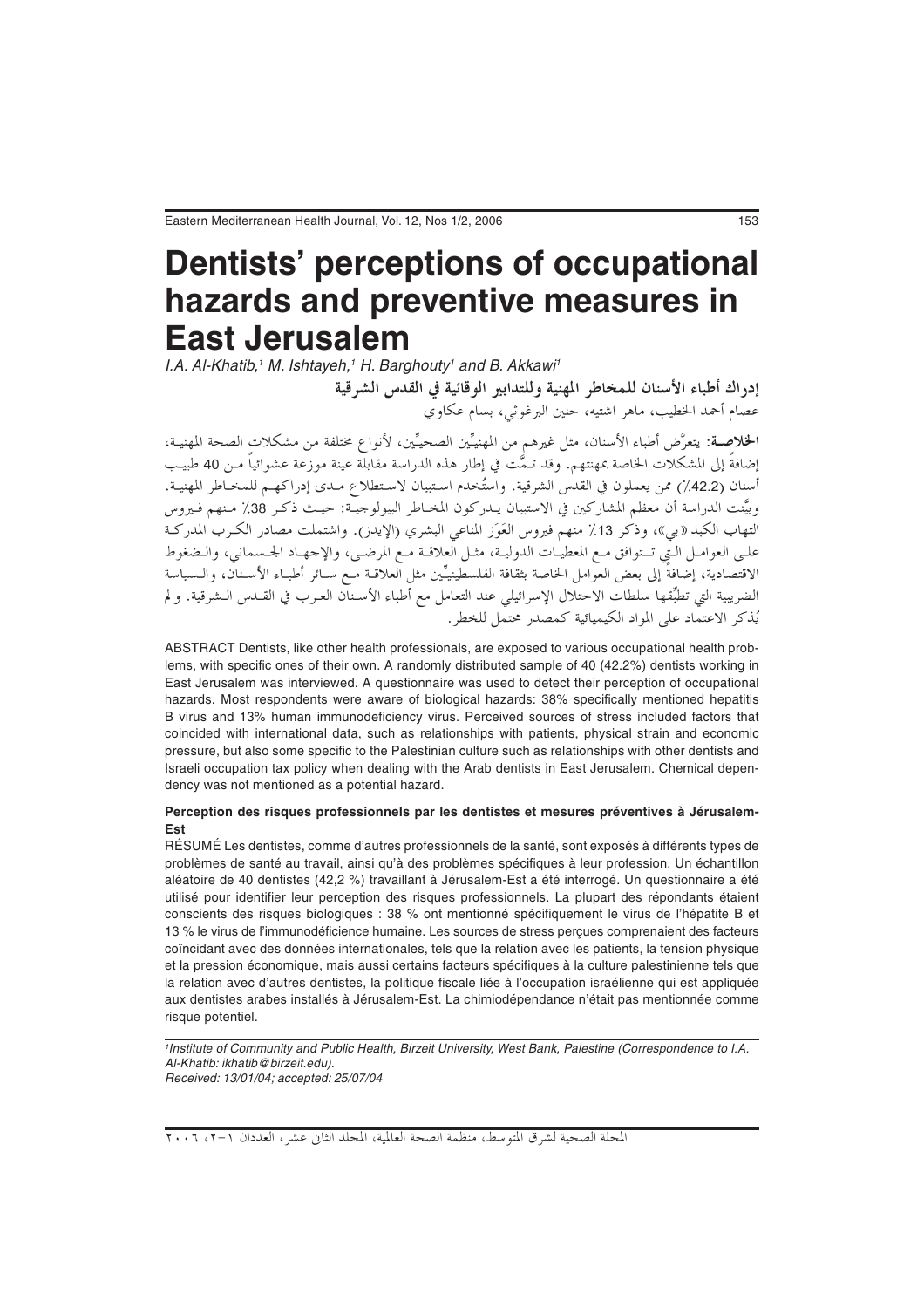## **Introduction**

Occupational ill health and diseases are known to occur, but few people have the knowledge and skill to prevent them. Accidents and diseases in the workplace have generally been seen as part and parcel of everyday life, bad luck, carelessness and no one's fault, particularly not the owners of the work place when a worker is affected [*1*].

Prevention of hazardous conditions in the workplace is central to the practice of occupational health as a profession. Occupational health and dental waste management can and should be considered an integral part of the broader delivery of public health services [*[2](https://www.researchgate.net/publication/12010685_Cross-infection_control_in_dental_practice_in_the_Republic_of_Ireland?el=1_x_8&enrichId=rgreq-49cd369af180218b3dfa5451f50aeebf-XXX&enrichSource=Y292ZXJQYWdlOzY3NTg2MzU7QVM6MTAzNDU4MDc4MTk5ODI3QDE0MDE2Nzc3MzcwMzU=)*].

In Palestine, as  $\overline{in}$  most developing countries, there is difficulty in obtaining accurate estimates of the frequency of occupational health diseases. Several factors are involved:

- Many problems do not come to the attention of health professionals and employers and are therefore not included in data collection systems.
- Many occupational medical problems that do come to the attention of physicians and employers are not recognized as work-related.
- Some medical problems recognized by health professionals or employers as work-related are not reported because the association with work is equivocal and because reporting requirements are not strict.
- Many occupational medical problems are preventable; their very persistence implies that some individual or group is legally and economically responsible for creating or perpetuating them [*[3](https://www.researchgate.net/publication/8505194_Assessment_of_waste_amalgam_management_in_dental_clinics_in_Ramallah_and_al-Bireh_cities_in_Palestine?el=1_x_8&enrichId=rgreq-49cd369af180218b3dfa5451f50aeebf-XXX&enrichSource=Y292ZXJQYWdlOzY3NTg2MzU7QVM6MTAzNDU4MDc4MTk5ODI3QDE0MDE2Nzc3MzcwMzU=)*].

However, where the availability of medical care for the general public is often

limited, the major part of occupational health is concerned with the ordinary diseases that workers get at home and bring to work. Nevertheless, there is considerable economic interest in providing occupational health services, both from the employer's point of view and that of the nation: the healthier the work force and the less time lost in sickness absence, the better because there will be greater productivity and prosperity [*1*].

Dentistry is considered by the practitioners and most of the public as being extremely hazardous [*[4,](https://www.researchgate.net/publication/16194556_Occupational_hazards_Is_dentistry_hazardous_to_your_health?el=1_x_8&enrichId=rgreq-49cd369af180218b3dfa5451f50aeebf-XXX&enrichSource=Y292ZXJQYWdlOzY3NTg2MzU7QVM6MTAzNDU4MDc4MTk5ODI3QDE0MDE2Nzc3MzcwMzU=)[5](https://www.researchgate.net/publication/19550256_Estimates_of_the_probability_of_job-related_death_in_347_occupations?el=1_x_8&enrichId=rgreq-49cd369af180218b3dfa5451f50aeebf-XXX&enrichSource=Y292ZXJQYWdlOzY3NTg2MzU7QVM6MTAzNDU4MDc4MTk5ODI3QDE0MDE2Nzc3MzcwMzU=)*]. The hazards can be classified as:

- Psychological hazards: stress is the most common psychological condition that occurs in the dental profession. Some studies indicate that dentists perceive their profession as more stressful than other occupations [*[6](https://www.researchgate.net/publication/298293712_Stress-related_suicide_by_dentists_and_other_health_care_workers_-_Fact_or_folklore?el=1_x_8&enrichId=rgreq-49cd369af180218b3dfa5451f50aeebf-XXX&enrichSource=Y292ZXJQYWdlOzY3NTg2MzU7QVM6MTAzNDU4MDc4MTk5ODI3QDE0MDE2Nzc3MzcwMzU=)[–](https://www.researchgate.net/publication/8982565_The_role_of_occupational_stress_in_the_maladaptive_use_of_alcohol_by_dentists_A_study_of_South_Australian_general_dental_practitioners?el=1_x_8&enrichId=rgreq-49cd369af180218b3dfa5451f50aeebf-XXX&enrichSource=Y292ZXJQYWdlOzY3NTg2MzU7QVM6MTAzNDU4MDc4MTk5ODI3QDE0MDE2Nzc3MzcwMzU=)8*]. One of the main causes of this could be the negative picture created by the media of dentistry as a profession filled with dangers [*8*].
- Physical hazards: these include chemical dependency [*[7](https://www.researchgate.net/publication/8982565_The_role_of_occupational_stress_in_the_maladaptive_use_of_alcohol_by_dentists_A_study_of_South_Australian_general_dental_practitioners?el=1_x_8&enrichId=rgreq-49cd369af180218b3dfa5451f50aeebf-XXX&enrichSource=Y292ZXJQYWdlOzY3NTg2MzU7QVM6MTAzNDU4MDc4MTk5ODI3QDE0MDE2Nzc3MzcwMzU=)*] and musculoskeletal problems that have a direct relation to practising dentistry, such as postural practices that may increase the risk of twisting and contorting the body, varicose veins, etc. [*9*].
- Infectious hazards: needles and other sharp objects, spatter and aerosols can be sources of viral infections such as fatal infections of hepatitis B and acquired immunodeficiency syndrome (AIDS) [10,[11](https://www.researchgate.net/publication/8585212_Herpes_simplex_virus_An_occupational_hazard_in_dentistry?el=1_x_8&enrichId=rgreq-49cd369af180218b3dfa5451f50aeebf-XXX&enrichSource=Y292ZXJQYWdlOzY3NTg2MzU7QVM6MTAzNDU4MDc4MTk5ODI3QDE0MDE2Nzc3MzcwMzU=)]. Bacterial infections are also a potential risk. The major areas of concern are syphilis and tuberculosis [*[12](https://www.researchgate.net/publication/11046615_Re-emergence_of_tuberculosis_and_its_variants_Implications_for_dentistry?el=1_x_8&enrichId=rgreq-49cd369af180218b3dfa5451f50aeebf-XXX&enrichSource=Y292ZXJQYWdlOzY3NTg2MzU7QVM6MTAzNDU4MDc4MTk5ODI3QDE0MDE2Nzc3MzcwMzU=)*].
- Allergic reactions: latex gloves are responsible for most of the allergic skin reactions, but dental materials, solvents, lubricating oils, detergents and X-ray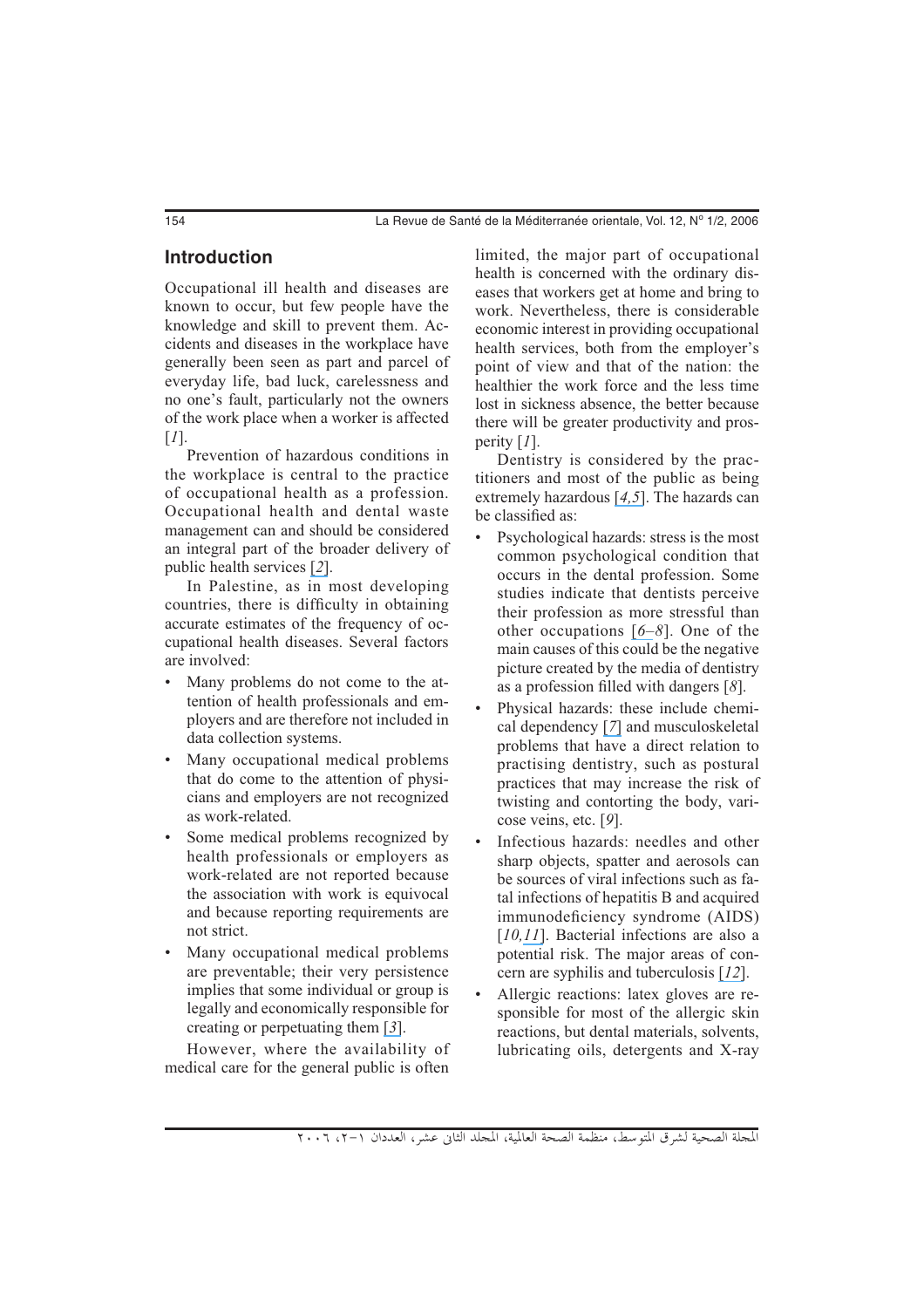processing chemicals may also induce an allergic skin reaction [*[13](https://www.researchgate.net/publication/12504587_Allergic_contact_dermatitis_in_dentistry?el=1_x_8&enrichId=rgreq-49cd369af180218b3dfa5451f50aeebf-XXX&enrichSource=Y292ZXJQYWdlOzY3NTg2MzU7QVM6MTAzNDU4MDc4MTk5ODI3QDE0MDE2Nzc3MzcwMzU=)*].

## **Methods**

- Mercury health hazard: it is known that high exposure to mercury vapour can cause biological and neurological damage [*14*]. The use of sealed amalgam capsules with reduced mercury level, water irrigation and high suction, good ventilation and proper collection and discarding of amalgam have greatly reduced the mercury hazard [*[3,1](https://www.researchgate.net/publication/8505194_Assessment_of_waste_amalgam_management_in_dental_clinics_in_Ramallah_and_al-Bireh_cities_in_Palestine?el=1_x_8&enrichId=rgreq-49cd369af180218b3dfa5451f50aeebf-XXX&enrichSource=Y292ZXJQYWdlOzY3NTg2MzU7QVM6MTAzNDU4MDc4MTk5ODI3QDE0MDE2Nzc3MzcwMzU=)5*].
- Anaesthetic gases in the dental office: this is a specific hazard for those who use nitrous oxide gas regularly over an extended period of time [*[16,1](https://www.researchgate.net/publication/12425036_Environmental_monitoring_of_nitrous_oxide_during_dental_anaesthesia?el=1_x_8&enrichId=rgreq-49cd369af180218b3dfa5451f50aeebf-XXX&enrichSource=Y292ZXJQYWdlOzY3NTg2MzU7QVM6MTAzNDU4MDc4MTk5ODI3QDE0MDE2Nzc3MzcwMzU=)7*].
- Ionizing radiation: the use of X-ray machines in the dental office exposes dentists to ionizing radiation [*15,17*].
- Non-ionizing radiation: this has recently become a concern since the introduction of composites and other resins, in addition to the introduction of lasers in dentistry, which has added another potential hazard to eye and other tissues that may be directly exposed [*15*].

Concerning prevention, the international literature focuses mostly on infection control and proper handling of potentially infected materials, owing to the high profile of dentistry regarding transmission of infection. Barrier techniques include gloves, masks, protective eye wear, high power suction and good ventilation to reduce aerosols and vapour dangers [*18,[19](https://www.researchgate.net/publication/292913337_Occupational_hazards_among_dental_surgeons?el=1_x_8&enrichId=rgreq-49cd369af180218b3dfa5451f50aeebf-XXX&enrichSource=Y292ZXJQYWdlOzY3NTg2MzU7QVM6MTAzNDU4MDc4MTk5ODI3QDE0MDE2Nzc3MzcwMzU=)*]. Hypoallergenic non-latex gloves are proposed to deal with latex allergy. Lead aprons, periodic maintenance of the X-ray machine and radiation level sensors prevent radiation hazards [*[13,1](https://www.researchgate.net/publication/12504587_Allergic_contact_dermatitis_in_dentistry?el=1_x_8&enrichId=rgreq-49cd369af180218b3dfa5451f50aeebf-XXX&enrichSource=Y292ZXJQYWdlOzY3NTg2MzU7QVM6MTAzNDU4MDc4MTk5ODI3QDE0MDE2Nzc3MzcwMzU=)7*].

The aim of this study was to identify dentists' perceptions of occupational hazards and preventive measures in East Jerusalem and to determine whether preventive techniques are employed.

Data were collected by interviewing a sample composed of 40 (42%) dentists out of 95 working in East Jerusalem in January 2000. The dentists were asked to participate in the study during a gathering at the East Jerusalem centre of the Palestinian Dental Association. The 84 dentists present were given the questionnaire. They were asked to respond according to their opinion and understanding of the occupational hazards they faced in their practice in an orderly fashion and according to their perception of importance. No list of hazards was given. Participants were asked to respond in the same way concerning the preventive methods they used.

The questionnaires were collected after 1 week; 49 dentists responded, a response rate of 58.3%. Nine questionnaires were rejected owing to unclear answers.

At a later stage, the respondents were visited and asked to explain certain answers, either to give more details or to justify them. For example, some referred to stress without explaining the reasons or mentioned biological hazards without giving specific pathogens. Others mentioned patients or other dentists as being a cause of stress and were asked for specific reasons; many mentioned the Israeli occupation as a source of economic stress and were asked to explain. The data were then analysed and the results classified into 3 main groups: stress, biological hazards and physical hazards.

## **Results**

Table 1 summarizes all hazards and the number of respondents who mentioned each. Most of the dentists (95%) identified infection, including hepatitis B and human

المجلة الصحية لشرق المتوسط، منظمة الصحة العالمية، المجلد الثاني عشر، العددان ١-٢، ٢٠٠٦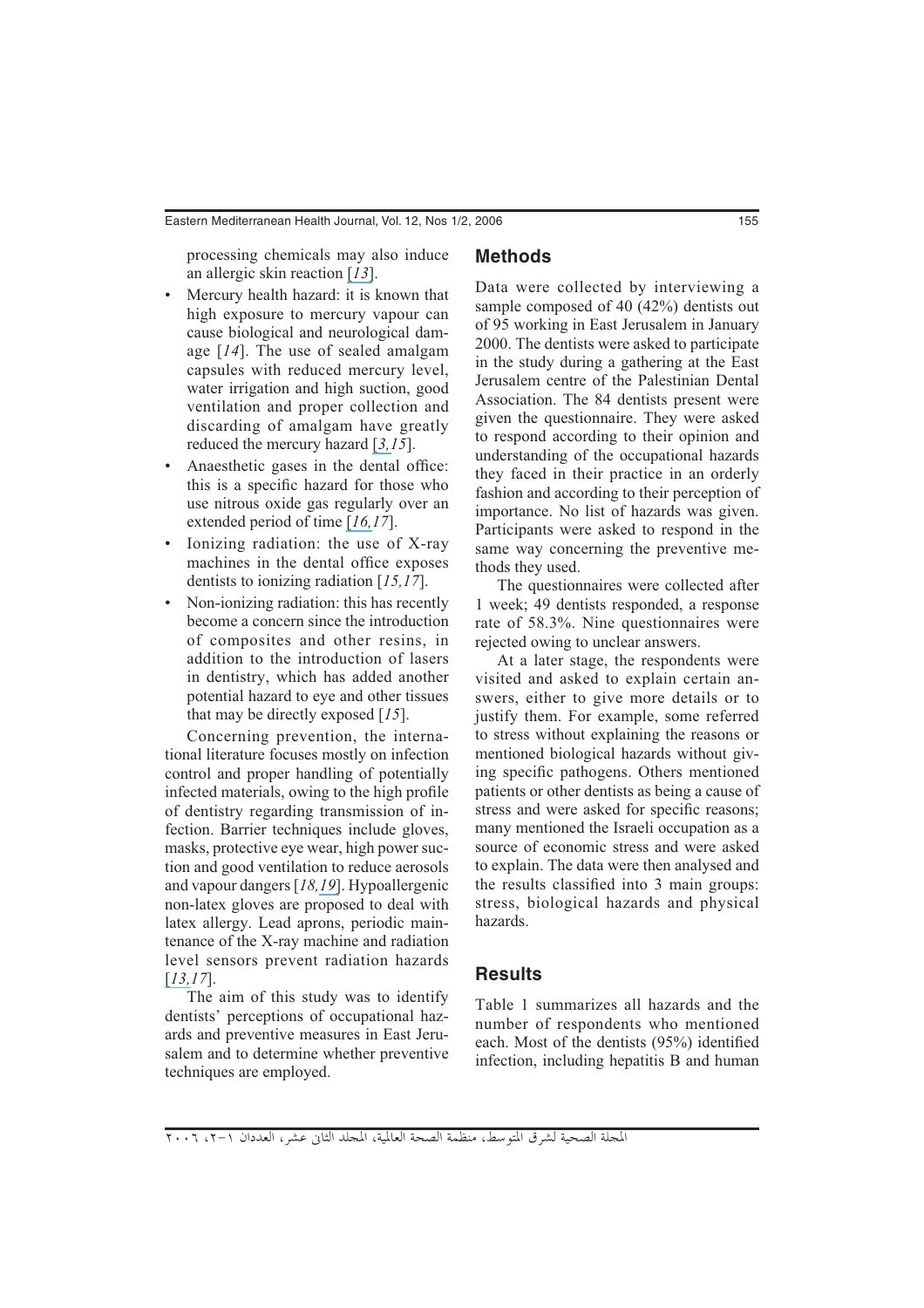#### Table 1 **Occupational hazards reported by dentists in East Jerusalem**

| Occupational             | <b>Respondents</b> |     |
|--------------------------|--------------------|-----|
| hazard                   | No.                | %   |
| Stress                   | 40                 | 100 |
| Patient related          | 24                 | 60  |
| Dentist related          | 14                 | 35  |
| Fconomic                 | 32                 | 80  |
| Biological hazards       | 38                 | 95  |
| <b>Hepatitis B virus</b> | 15                 | 38  |
| HIV                      | 5                  | 13  |
| Nonspecific              | 23                 | 58  |
| Physical hazards         | 21                 | 53  |
| Musculoskeletal          | 20                 | 50  |
| Eye/ear injury           | 8                  | 20  |
| Radiation hazard (X-ray) | 2                  | 5   |
| Allergic reactions       | З                  | 8   |

Table 2 **Preventive measures against occupational hazards reported by dentists in East Jerusalem**

| <b>Preventive measure</b>                   | <b>Respondents</b><br>Nο. | %   |
|---------------------------------------------|---------------------------|-----|
| Barrier techniques                          | 40                        | 100 |
| Hepatitis B vaccine                         | 15                        | 38  |
| Adherence to ethical<br>conduct in practice | 27                        | 68  |
| Full medical history<br>of patients         | 18                        | 45  |
| Engaging in sports<br>activities            | 12                        | 30  |

HIV = human immunodeficiency virus.

immunodeficiency virus (HIV), as a major hazard; no other infections were mentioned specifically. Half of the respondents identified musculoskeletal problems as a physical hazard. The most frequently mentioned were backache, neck ache and varicose veins.

Stress was identified as a major hazard by all the respondents. The main sources included dealing with patients who had other conditions, especially heart disease; dealing with pregnant women; and dentist–dentist relations. Taxes, lack of patient knowledge and absence of rules and regulations for the dental profession were also mentioned.

Two sources of stress related to economic factors were mentioned: the increasing number of graduate dentists that enter the profession each year and the very severe tax policy applied in East Jerusalem.

Preventive actions taken were identical for almost all of the dentists. Table 2 summarizes all preventive measures cited. All of them mentioned sterilization and barrier techniques, including gloves, masks and eye wear, as being of great importance. No mention was made of the rubber dam or regular testing of the unit's water supply.

About half the dentists in our study considered taking a very thorough clinical history of the patient as a step towards preventing occupational hazards. Having a high moral and ethical attitude in practising the profession was also considered very important by 68% of the respondents.

Sports activities were mentioned as a way of handling stressful working conditions and dealing with musculoskeletal pain resulting from the practice of dentistry.

## **Discussion**

All the respondents identified stress as the major occupational hazard, which coincides with the international data indicating that dentists perceive their profession as highly stressful [*[6](https://www.researchgate.net/publication/298293712_Stress-related_suicide_by_dentists_and_other_health_care_workers_-_Fact_or_folklore?el=1_x_8&enrichId=rgreq-49cd369af180218b3dfa5451f50aeebf-XXX&enrichSource=Y292ZXJQYWdlOzY3NTg2MzU7QVM6MTAzNDU4MDc4MTk5ODI3QDE0MDE2Nzc3MzcwMzU=)[–](https://www.researchgate.net/publication/8982565_The_role_of_occupational_stress_in_the_maladaptive_use_of_alcohol_by_dentists_A_study_of_South_Australian_general_dental_practitioners?el=1_x_8&enrichId=rgreq-49cd369af180218b3dfa5451f50aeebf-XXX&enrichSource=Y292ZXJQYWdlOzY3NTg2MzU7QVM6MTAzNDU4MDc4MTk5ODI3QDE0MDE2Nzc3MzcwMzU=)8*], but they also included factors (some related to the Israeli occupation) that are specific to Palestinian culture, such as ways of resolving disputes between dentists, and between dentists and patients without resorting to Israeli associations and laws and how to deal with the tax policy of the Israeli occupation.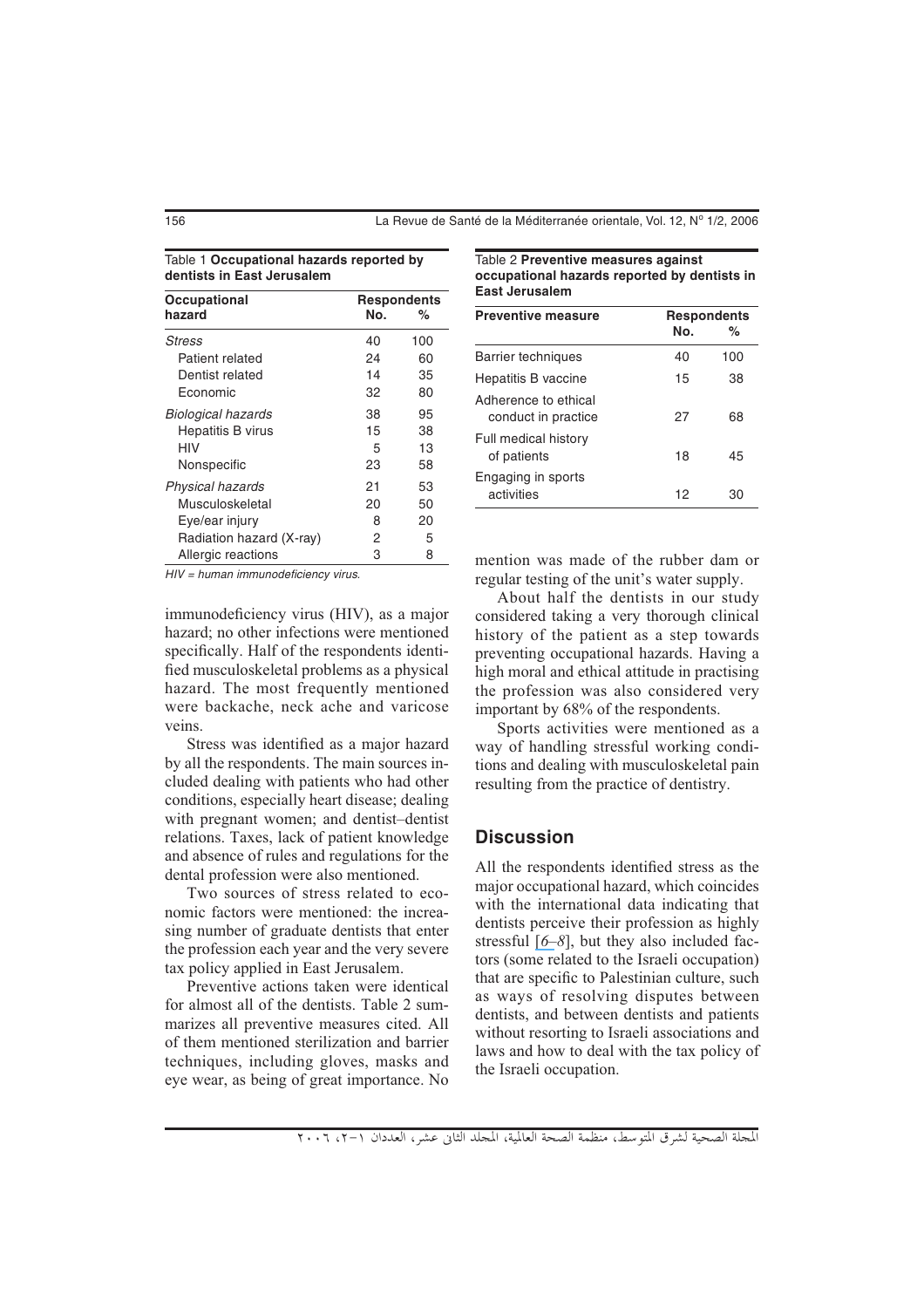Patient-related stress, according to the respondents' opinions, was associated with dealing with patients who had a medical history of other conditions and the possibility of the patient deliberately or unintentionally concealing their health status.

Stress associated with dentist–dentist relations, according to the respondents' perceptions, derived from unethical competition among dentists and defamation by other dentists. These concerns may be in part the result of the political situation and the years of occupation that have prevented organizational, legal and regulatory actions concerning professional issues among the Palestinian dentists in East Jerusalem. The Jerusalem branch of the Jordanian Dental Association has been operating since 1952, before the Israeli occupation, but during the occupation it has lacked executive authority. This led to a situation where cases of unethical competition among dentists occurred, including non-compliance with the fee schedule which was laid down and approved as the sole reference for pricing by the Jerusalem branch of the association, and other conduct that resulted in the deterioration of dentist–dentist relations [*20*].

Other factors that contributed to these concerns were the limited dental awareness of patients in addition to some deep-rooted wrong beliefs that may also have been shared by some dentists. These included refusal to treat pregnant women and certain tribal ways of solving disputes in traditional Palestinian society, e.g. certain elderly people who are heads of well known families or large tribes may be the judges in disputes: despite their lack of knowledge on scientific issues, their rulings must be obeyed. This tended to augment the stress of Palestinian dentists when dealing with patients.

The increasing number of graduates that enter the profession each year in an area as confined as East Jerusalem leads to fierce competition and economic instability among dentists. In addition, the Israeli authorities apply in East Jerusalem a tax policy that includes almost daily tax raids on the Arabic sector by tax department officials, who do a very thorough inspection of the accounts. Any discrepancy in the papers entails fines and legislative actions that cost the dentist a great deal of time and money. This was mentioned as a further source of economic stress [*21*]

The dentists were well aware of the biological hazards, especially the most dangerous ones (HIV and hepatitis B virus). This can be attributed to the great deal of publicity given to cross contamination via blood-borne pathogens in dentistry in the past few years. Respondents mentioned HIV less than hepatitis B virus, probably because of the widely held belief by the Palestinian public that HIV usually affects people with deviant practices that are alien to the conservative nature of Palestinian society. Numerous surveys and studies have shown that the incidence of hepatitis B developing after needle-stick injuries from HBs Ag(+) patients is approximately 20% compared with an estimate of 0.4% following similar exposure to HIV [*[19,2](https://www.researchgate.net/publication/292913337_Occupational_hazards_among_dental_surgeons?el=1_x_8&enrichId=rgreq-49cd369af180218b3dfa5451f50aeebf-XXX&enrichSource=Y292ZXJQYWdlOzY3NTg2MzU7QVM6MTAzNDU4MDc4MTk5ODI3QDE0MDE2Nzc3MzcwMzU=)2,23*]. Infections from other microorganisms such as Epstein–Barr virus, cytomegalovirus, herpes simplex or cold viruses are not mentioned specifically. This may be because they are rare or they cause mild infections that dentists do not consider significant.

Musculoskeletal complaints were common. These are usually a result of wrong postural practices, especially among dentists who do not use the "4-handed dentistry technique" in which patients are treated while in a supine position and the dentist is seated with back support [*24*].

Allergic reactions did not seem to be perceived as an important hazard.

Only 2 dentists mentioned ionizing radiation as a hazard because most of the responding dentists did not perform X-ray

المجلة الصحية لشرق المتوسط، منظمة الصحة العالمية، المجلد الثاني عشر، العددان ١-٢، ٢٠٠٦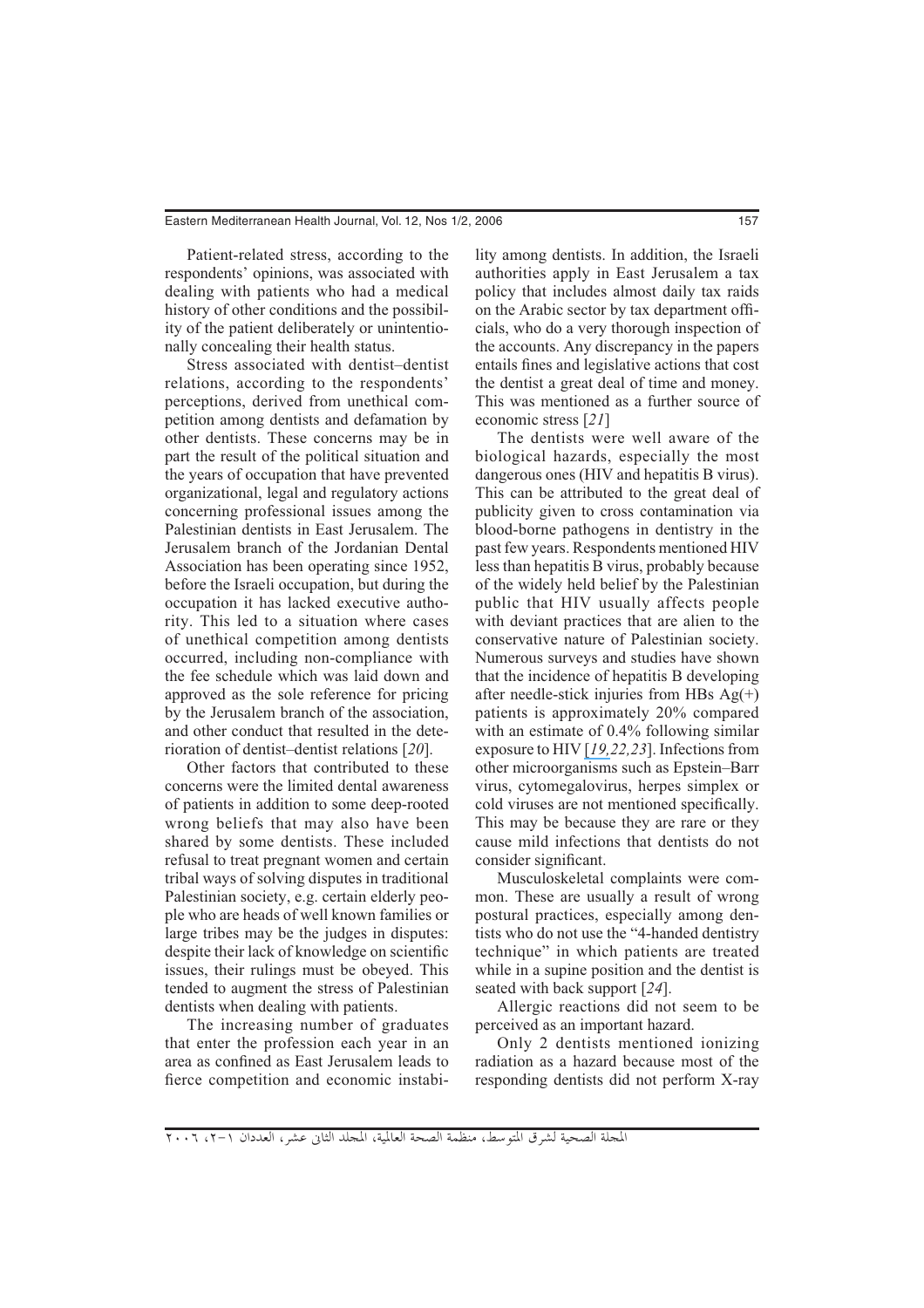examinations in their practices, preferring to refer their patients to a specialized X-ray centre in East Jerusalem.

Chemical dependency was not mentioned as a potential hazard; we believe that this was probably due to the conservative nature of Palestinian society, where alcohol and drug addiction are looked on as unacceptable behaviours. It is also likely that even if there were cases, they would not be mentioned.

Concerning preventive measures, all of the dentists mentioned barrier techniques: wearing protective clothing was standard procedure for all the respondents. This is in agreement with the results of a study conducted in Saudi Arabia in which only 2%–4% of dental professionals never wore gloves when treating patients [*25*]. The situation is almost the same in Canada: in 1994 it was found that 91.8% of dentists in Ontario, always wore gloves, 74.8% always wore masks and 83.6% always wore eye protection [*26*]. A study conducted by Morris et al. showed that about 90% of dentists in Kuwait wore gloves, 75% wore masks and 52% wore eyeglasses [*27*]. In a New Zealand study, 42.0% of dentists wore gloves, 64.8% wore masks and 66.4% wore eye protection [*28*].

Other barriers such as the rubber dam were not widely used by the respondents in our study since nobody mentioned it.

Following ethical codes of conduct in practising dentistry was mentioned to be of great importance to decrease stress from dentist–dentist relationships. Taking the full medical history of the patient was justified to take special precautions for special cases, or to get authorization from the patient's physician to treat certain patients and even to refuse to treat certain cases or defer treatment, especially for pregnant women. This was thought to decrease stress from dealing with "compromised" patients.

## **Conclusions and recommendations**

There is no doubt that the potential occupational health hazards in dentistry are great. Reckless practice can have devastating health effects on both dentists and patients. But obviously, adequate awareness exists among dentists about most of these hazards, and the compliance of dentists to at least the major preventive techniques has diminished these hazards. This is reflected in the fact that there are no apparent large-scale adverse effects among dentists in East Jerusalem, and by the absence of studies that demonstrate the prevalence of these effects (excluding stress and muscular symptoms).

The Palestinian situation is similar to the international one with a greater emphasis on the biological hazards. Specific psychological concerns related to the characteristics of the Palestinian community were expressed.

We recommend promoting events that could improve interpersonal relations between dentists in East Jerusalem, e.g. group sports activities, parties, dinners, etc. Good social relationships could markedly reduce stress from poor dentist–dentist relationships.

Local dental committees could set up support groups that would work in 2 directions. They would deal with disputes arising between dentists and patients, and also professional disputes between dentists. The other direction would be educational: constantly updating dentists on occupational health issues to keep them aware and interested, and to direct efforts towards improving public awareness, and correcting erroneous beliefs about dentistry. This could be done through the local media or with the cooperation of local associations.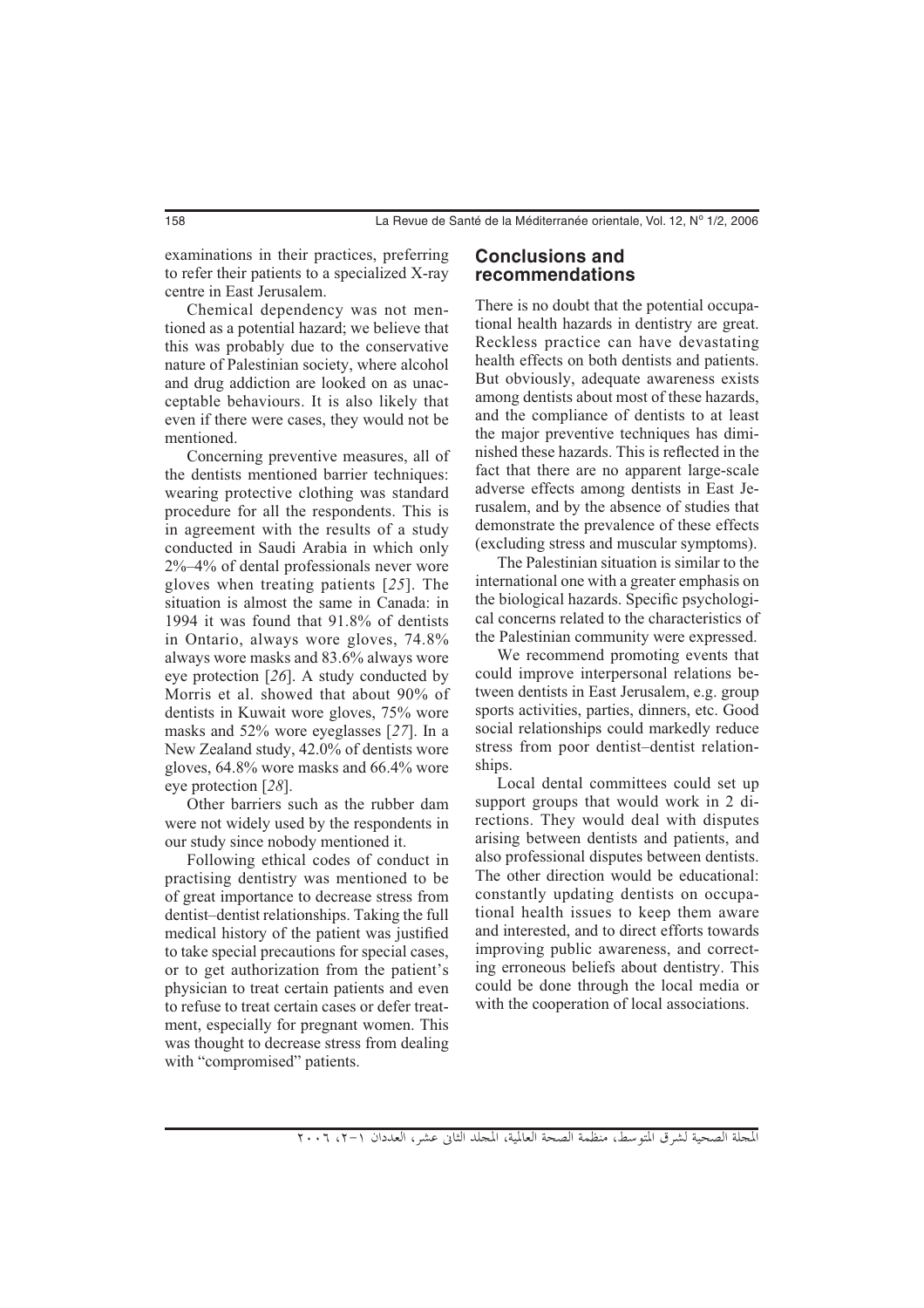#### *References*

- 1. Bamford M, ed. Work and health: an introduction to occupational health care, 1st ed. London, Chapman and Hall, 1995: 2–3.
- 2. [Kearns HP, Burke FJ, Cheung SW.](https://www.researchgate.net/publication/12010685_Cross-infection_control_in_dental_practice_in_the_Republic_of_Ireland?el=1_x_8&enrichId=rgreq-49cd369af180218b3dfa5451f50aeebf-XXX&enrichSource=Y292ZXJQYWdlOzY3NTg2MzU7QVM6MTAzNDU4MDc4MTk5ODI3QDE0MDE2Nzc3MzcwMzU=) [Cross-infection control in dental practice](https://www.researchgate.net/publication/12010685_Cross-infection_control_in_dental_practice_in_the_Republic_of_Ireland?el=1_x_8&enrichId=rgreq-49cd369af180218b3dfa5451f50aeebf-XXX&enrichSource=Y292ZXJQYWdlOzY3NTg2MzU7QVM6MTAzNDU4MDc4MTk5ODI3QDE0MDE2Nzc3MzcwMzU=)  [in the Republic of Ireland.](https://www.researchgate.net/publication/12010685_Cross-infection_control_in_dental_practice_in_the_Republic_of_Ireland?el=1_x_8&enrichId=rgreq-49cd369af180218b3dfa5451f50aeebf-XXX&enrichSource=Y292ZXJQYWdlOzY3NTg2MzU7QVM6MTAzNDU4MDc4MTk5ODI3QDE0MDE2Nzc3MzcwMzU=) International dental journal[, 2001, 51\(1\):17–22.](https://www.researchgate.net/publication/12010685_Cross-infection_control_in_dental_practice_in_the_Republic_of_Ireland?el=1_x_8&enrichId=rgreq-49cd369af180218b3dfa5451f50aeebf-XXX&enrichSource=Y292ZXJQYWdlOzY3NTg2MzU7QVM6MTAzNDU4MDc4MTk5ODI3QDE0MDE2Nzc3MzcwMzU=)
- 3. [Al-Khatib IA, Darwish R. Assessment of](https://www.researchgate.net/publication/8505194_Assessment_of_waste_amalgam_management_in_dental_clinics_in_Ramallah_and_al-Bireh_cities_in_Palestine?el=1_x_8&enrichId=rgreq-49cd369af180218b3dfa5451f50aeebf-XXX&enrichSource=Y292ZXJQYWdlOzY3NTg2MzU7QVM6MTAzNDU4MDc4MTk5ODI3QDE0MDE2Nzc3MzcwMzU=)  [waste amalgam management in dental](https://www.researchgate.net/publication/8505194_Assessment_of_waste_amalgam_management_in_dental_clinics_in_Ramallah_and_al-Bireh_cities_in_Palestine?el=1_x_8&enrichId=rgreq-49cd369af180218b3dfa5451f50aeebf-XXX&enrichSource=Y292ZXJQYWdlOzY3NTg2MzU7QVM6MTAzNDU4MDc4MTk5ODI3QDE0MDE2Nzc3MzcwMzU=)  [clinics in Ramallah and Al-Bireh cities in](https://www.researchgate.net/publication/8505194_Assessment_of_waste_amalgam_management_in_dental_clinics_in_Ramallah_and_al-Bireh_cities_in_Palestine?el=1_x_8&enrichId=rgreq-49cd369af180218b3dfa5451f50aeebf-XXX&enrichSource=Y292ZXJQYWdlOzY3NTg2MzU7QVM6MTAzNDU4MDc4MTk5ODI3QDE0MDE2Nzc3MzcwMzU=)  Palestine. [International journal of envi](https://www.researchgate.net/publication/8505194_Assessment_of_waste_amalgam_management_in_dental_clinics_in_Ramallah_and_al-Bireh_cities_in_Palestine?el=1_x_8&enrichId=rgreq-49cd369af180218b3dfa5451f50aeebf-XXX&enrichSource=Y292ZXJQYWdlOzY3NTg2MzU7QVM6MTAzNDU4MDc4MTk5ODI3QDE0MDE2Nzc3MzcwMzU=)[ronmental health research](https://www.researchgate.net/publication/8505194_Assessment_of_waste_amalgam_management_in_dental_clinics_in_Ramallah_and_al-Bireh_cities_in_Palestine?el=1_x_8&enrichId=rgreq-49cd369af180218b3dfa5451f50aeebf-XXX&enrichSource=Y292ZXJQYWdlOzY3NTg2MzU7QVM6MTAzNDU4MDc4MTk5ODI3QDE0MDE2Nzc3MzcwMzU=), 2004, 14(3): [179–83.](https://www.researchgate.net/publication/8505194_Assessment_of_waste_amalgam_management_in_dental_clinics_in_Ramallah_and_al-Bireh_cities_in_Palestine?el=1_x_8&enrichId=rgreq-49cd369af180218b3dfa5451f50aeebf-XXX&enrichSource=Y292ZXJQYWdlOzY3NTg2MzU7QVM6MTAzNDU4MDc4MTk5ODI3QDE0MDE2Nzc3MzcwMzU=)
- 4. [Galginatis C, Gift G. Occupational ha](https://www.researchgate.net/publication/16194556_Occupational_hazards_Is_dentistry_hazardous_to_your_health?el=1_x_8&enrichId=rgreq-49cd369af180218b3dfa5451f50aeebf-XXX&enrichSource=Y292ZXJQYWdlOzY3NTg2MzU7QVM6MTAzNDU4MDc4MTk5ODI3QDE0MDE2Nzc3MzcwMzU=)[zards: is dentistry hazardous to your](https://www.researchgate.net/publication/16194556_Occupational_hazards_Is_dentistry_hazardous_to_your_health?el=1_x_8&enrichId=rgreq-49cd369af180218b3dfa5451f50aeebf-XXX&enrichSource=Y292ZXJQYWdlOzY3NTg2MzU7QVM6MTAzNDU4MDc4MTk5ODI3QDE0MDE2Nzc3MzcwMzU=)  health? New dentist[, 1980, 10\(9\):24–7.](https://www.researchgate.net/publication/16194556_Occupational_hazards_Is_dentistry_hazardous_to_your_health?el=1_x_8&enrichId=rgreq-49cd369af180218b3dfa5451f50aeebf-XXX&enrichSource=Y292ZXJQYWdlOzY3NTg2MzU7QVM6MTAzNDU4MDc4MTk5ODI3QDE0MDE2Nzc3MzcwMzU=)
- 5. [Leigh JP. Estimates of the probability](https://www.researchgate.net/publication/19550256_Estimates_of_the_probability_of_job-related_death_in_347_occupations?el=1_x_8&enrichId=rgreq-49cd369af180218b3dfa5451f50aeebf-XXX&enrichSource=Y292ZXJQYWdlOzY3NTg2MzU7QVM6MTAzNDU4MDc4MTk5ODI3QDE0MDE2Nzc3MzcwMzU=)  [of job-related death in 347 occupations.](https://www.researchgate.net/publication/19550256_Estimates_of_the_probability_of_job-related_death_in_347_occupations?el=1_x_8&enrichId=rgreq-49cd369af180218b3dfa5451f50aeebf-XXX&enrichSource=Y292ZXJQYWdlOzY3NTg2MzU7QVM6MTAzNDU4MDc4MTk5ODI3QDE0MDE2Nzc3MzcwMzU=)  [Journal of occupational medicine](https://www.researchgate.net/publication/19550256_Estimates_of_the_probability_of_job-related_death_in_347_occupations?el=1_x_8&enrichId=rgreq-49cd369af180218b3dfa5451f50aeebf-XXX&enrichSource=Y292ZXJQYWdlOzY3NTg2MzU7QVM6MTAzNDU4MDc4MTk5ODI3QDE0MDE2Nzc3MzcwMzU=), 1987, [29\(6\):510–9.](https://www.researchgate.net/publication/19550256_Estimates_of_the_probability_of_job-related_death_in_347_occupations?el=1_x_8&enrichId=rgreq-49cd369af180218b3dfa5451f50aeebf-XXX&enrichSource=Y292ZXJQYWdlOzY3NTg2MzU7QVM6MTAzNDU4MDc4MTk5ODI3QDE0MDE2Nzc3MzcwMzU=)
- 6. [Alexander RE. Stress-related suicide by](https://www.researchgate.net/publication/298293712_Stress-related_suicide_by_dentists_and_other_health_care_workers_-_Fact_or_folklore?el=1_x_8&enrichId=rgreq-49cd369af180218b3dfa5451f50aeebf-XXX&enrichSource=Y292ZXJQYWdlOzY3NTg2MzU7QVM6MTAzNDU4MDc4MTk5ODI3QDE0MDE2Nzc3MzcwMzU=)  [dentists and other health care workers.](https://www.researchgate.net/publication/298293712_Stress-related_suicide_by_dentists_and_other_health_care_workers_-_Fact_or_folklore?el=1_x_8&enrichId=rgreq-49cd369af180218b3dfa5451f50aeebf-XXX&enrichSource=Y292ZXJQYWdlOzY3NTg2MzU7QVM6MTAzNDU4MDc4MTk5ODI3QDE0MDE2Nzc3MzcwMzU=)  Fact or folklore. [Journal of the Ameri](https://www.researchgate.net/publication/298293712_Stress-related_suicide_by_dentists_and_other_health_care_workers_-_Fact_or_folklore?el=1_x_8&enrichId=rgreq-49cd369af180218b3dfa5451f50aeebf-XXX&enrichSource=Y292ZXJQYWdlOzY3NTg2MzU7QVM6MTAzNDU4MDc4MTk5ODI3QDE0MDE2Nzc3MzcwMzU=)[can Dental Association](https://www.researchgate.net/publication/298293712_Stress-related_suicide_by_dentists_and_other_health_care_workers_-_Fact_or_folklore?el=1_x_8&enrichId=rgreq-49cd369af180218b3dfa5451f50aeebf-XXX&enrichSource=Y292ZXJQYWdlOzY3NTg2MzU7QVM6MTAzNDU4MDc4MTk5ODI3QDE0MDE2Nzc3MzcwMzU=), 2001, 132(6): [786–94.](https://www.researchgate.net/publication/298293712_Stress-related_suicide_by_dentists_and_other_health_care_workers_-_Fact_or_folklore?el=1_x_8&enrichId=rgreq-49cd369af180218b3dfa5451f50aeebf-XXX&enrichSource=Y292ZXJQYWdlOzY3NTg2MzU7QVM6MTAzNDU4MDc4MTk5ODI3QDE0MDE2Nzc3MzcwMzU=)
- 7. [Winwood PC, Winefield AH, Lushington](https://www.researchgate.net/publication/8982565_The_role_of_occupational_stress_in_the_maladaptive_use_of_alcohol_by_dentists_A_study_of_South_Australian_general_dental_practitioners?el=1_x_8&enrichId=rgreq-49cd369af180218b3dfa5451f50aeebf-XXX&enrichSource=Y292ZXJQYWdlOzY3NTg2MzU7QVM6MTAzNDU4MDc4MTk5ODI3QDE0MDE2Nzc3MzcwMzU=)  [K. The role of occupational stress in the](https://www.researchgate.net/publication/8982565_The_role_of_occupational_stress_in_the_maladaptive_use_of_alcohol_by_dentists_A_study_of_South_Australian_general_dental_practitioners?el=1_x_8&enrichId=rgreq-49cd369af180218b3dfa5451f50aeebf-XXX&enrichSource=Y292ZXJQYWdlOzY3NTg2MzU7QVM6MTAzNDU4MDc4MTk5ODI3QDE0MDE2Nzc3MzcwMzU=)  [maladaptive use of alcohol by dentists: a](https://www.researchgate.net/publication/8982565_The_role_of_occupational_stress_in_the_maladaptive_use_of_alcohol_by_dentists_A_study_of_South_Australian_general_dental_practitioners?el=1_x_8&enrichId=rgreq-49cd369af180218b3dfa5451f50aeebf-XXX&enrichSource=Y292ZXJQYWdlOzY3NTg2MzU7QVM6MTAzNDU4MDc4MTk5ODI3QDE0MDE2Nzc3MzcwMzU=)  [study of South Australian general dental](https://www.researchgate.net/publication/8982565_The_role_of_occupational_stress_in_the_maladaptive_use_of_alcohol_by_dentists_A_study_of_South_Australian_general_dental_practitioners?el=1_x_8&enrichId=rgreq-49cd369af180218b3dfa5451f50aeebf-XXX&enrichSource=Y292ZXJQYWdlOzY3NTg2MzU7QVM6MTAzNDU4MDc4MTk5ODI3QDE0MDE2Nzc3MzcwMzU=)  practitioners. [Australian dental journal](https://www.researchgate.net/publication/8982565_The_role_of_occupational_stress_in_the_maladaptive_use_of_alcohol_by_dentists_A_study_of_South_Australian_general_dental_practitioners?el=1_x_8&enrichId=rgreq-49cd369af180218b3dfa5451f50aeebf-XXX&enrichSource=Y292ZXJQYWdlOzY3NTg2MzU7QVM6MTAzNDU4MDc4MTk5ODI3QDE0MDE2Nzc3MzcwMzU=), [2003, 48\(2\):102–9.](https://www.researchgate.net/publication/8982565_The_role_of_occupational_stress_in_the_maladaptive_use_of_alcohol_by_dentists_A_study_of_South_Australian_general_dental_practitioners?el=1_x_8&enrichId=rgreq-49cd369af180218b3dfa5451f50aeebf-XXX&enrichSource=Y292ZXJQYWdlOzY3NTg2MzU7QVM6MTAzNDU4MDc4MTk5ODI3QDE0MDE2Nzc3MzcwMzU=)
- 8. Newton JT et al. Stress in dental specialists: a comparison of six clinical dental specialties. Primary dental care, 2002, 9(3):100–4.
- 9. Al Wazzan KA et al. Back and neck problems among dentists and dental auxiliaries. Journal of contemporary dental practice, 2001, 2(3):17–30.
- 10. Updated USPHS guidelines for managing occupational exposures to HBV, HCV,

and HIV and considerations for dentistry. Journal of the American Dental Association, 2002, 133(12):1627–9.

- 11. [Lewis MA. Herpes simplex virus: an occu](https://www.researchgate.net/publication/8585212_Herpes_simplex_virus_An_occupational_hazard_in_dentistry?el=1_x_8&enrichId=rgreq-49cd369af180218b3dfa5451f50aeebf-XXX&enrichSource=Y292ZXJQYWdlOzY3NTg2MzU7QVM6MTAzNDU4MDc4MTk5ODI3QDE0MDE2Nzc3MzcwMzU=)[pational hazard in dentistry.](https://www.researchgate.net/publication/8585212_Herpes_simplex_virus_An_occupational_hazard_in_dentistry?el=1_x_8&enrichId=rgreq-49cd369af180218b3dfa5451f50aeebf-XXX&enrichSource=Y292ZXJQYWdlOzY3NTg2MzU7QVM6MTAzNDU4MDc4MTk5ODI3QDE0MDE2Nzc3MzcwMzU=) International dental journal[, 2004, 54\(2\):103–11.](https://www.researchgate.net/publication/8585212_Herpes_simplex_virus_An_occupational_hazard_in_dentistry?el=1_x_8&enrichId=rgreq-49cd369af180218b3dfa5451f50aeebf-XXX&enrichSource=Y292ZXJQYWdlOzY3NTg2MzU7QVM6MTAzNDU4MDc4MTk5ODI3QDE0MDE2Nzc3MzcwMzU=)
- 12. [Samaranayake P. Re-emergence of tu](https://www.researchgate.net/publication/11046615_Re-emergence_of_tuberculosis_and_its_variants_Implications_for_dentistry?el=1_x_8&enrichId=rgreq-49cd369af180218b3dfa5451f50aeebf-XXX&enrichSource=Y292ZXJQYWdlOzY3NTg2MzU7QVM6MTAzNDU4MDc4MTk5ODI3QDE0MDE2Nzc3MzcwMzU=)[berculosis and its variants: implications](https://www.researchgate.net/publication/11046615_Re-emergence_of_tuberculosis_and_its_variants_Implications_for_dentistry?el=1_x_8&enrichId=rgreq-49cd369af180218b3dfa5451f50aeebf-XXX&enrichSource=Y292ZXJQYWdlOzY3NTg2MzU7QVM6MTAzNDU4MDc4MTk5ODI3QDE0MDE2Nzc3MzcwMzU=)  for dentistry. [International dental journal](https://www.researchgate.net/publication/11046615_Re-emergence_of_tuberculosis_and_its_variants_Implications_for_dentistry?el=1_x_8&enrichId=rgreq-49cd369af180218b3dfa5451f50aeebf-XXX&enrichSource=Y292ZXJQYWdlOzY3NTg2MzU7QVM6MTAzNDU4MDc4MTk5ODI3QDE0MDE2Nzc3MzcwMzU=), [2002, 52\(5\):330–6.](https://www.researchgate.net/publication/11046615_Re-emergence_of_tuberculosis_and_its_variants_Implications_for_dentistry?el=1_x_8&enrichId=rgreq-49cd369af180218b3dfa5451f50aeebf-XXX&enrichSource=Y292ZXJQYWdlOzY3NTg2MzU7QVM6MTAzNDU4MDc4MTk5ODI3QDE0MDE2Nzc3MzcwMzU=)
- 13. [Rubel DM, Watchorn RB. Allergic contact](https://www.researchgate.net/publication/12504587_Allergic_contact_dermatitis_in_dentistry?el=1_x_8&enrichId=rgreq-49cd369af180218b3dfa5451f50aeebf-XXX&enrichSource=Y292ZXJQYWdlOzY3NTg2MzU7QVM6MTAzNDU4MDc4MTk5ODI3QDE0MDE2Nzc3MzcwMzU=)  [dermatitis in dentistry.](https://www.researchgate.net/publication/12504587_Allergic_contact_dermatitis_in_dentistry?el=1_x_8&enrichId=rgreq-49cd369af180218b3dfa5451f50aeebf-XXX&enrichSource=Y292ZXJQYWdlOzY3NTg2MzU7QVM6MTAzNDU4MDc4MTk5ODI3QDE0MDE2Nzc3MzcwMzU=) Australasian journal of dermatology[, 2000, 41\(2\):63–9.](https://www.researchgate.net/publication/12504587_Allergic_contact_dermatitis_in_dentistry?el=1_x_8&enrichId=rgreq-49cd369af180218b3dfa5451f50aeebf-XXX&enrichSource=Y292ZXJQYWdlOzY3NTg2MzU7QVM6MTAzNDU4MDc4MTk5ODI3QDE0MDE2Nzc3MzcwMzU=)
- 14. Barron T. Dental mercury pollution prevention and waste management practices for the dental office. 2001 (http:// www.des.state.nh.us/nhppp/mercurysurvey.pdf, accessed 5 January, 2002).
- 15. Szymanska J. Occupational hazards of dentistry. Annals of agricultural and environmental medicine, 1999, 6(1):13–9.
- 16. [Henderson KA, Matthews IP. Environ](https://www.researchgate.net/publication/12425036_Environmental_monitoring_of_nitrous_oxide_during_dental_anaesthesia?el=1_x_8&enrichId=rgreq-49cd369af180218b3dfa5451f50aeebf-XXX&enrichSource=Y292ZXJQYWdlOzY3NTg2MzU7QVM6MTAzNDU4MDc4MTk5ODI3QDE0MDE2Nzc3MzcwMzU=)[mental monitoring of nitrous oxide during](https://www.researchgate.net/publication/12425036_Environmental_monitoring_of_nitrous_oxide_during_dental_anaesthesia?el=1_x_8&enrichId=rgreq-49cd369af180218b3dfa5451f50aeebf-XXX&enrichSource=Y292ZXJQYWdlOzY3NTg2MzU7QVM6MTAzNDU4MDc4MTk5ODI3QDE0MDE2Nzc3MzcwMzU=)  dental anaesthesia. [British dental journal](https://www.researchgate.net/publication/12425036_Environmental_monitoring_of_nitrous_oxide_during_dental_anaesthesia?el=1_x_8&enrichId=rgreq-49cd369af180218b3dfa5451f50aeebf-XXX&enrichSource=Y292ZXJQYWdlOzY3NTg2MzU7QVM6MTAzNDU4MDc4MTk5ODI3QDE0MDE2Nzc3MzcwMzU=), [2000, 188\(11\):617–9.](https://www.researchgate.net/publication/12425036_Environmental_monitoring_of_nitrous_oxide_during_dental_anaesthesia?el=1_x_8&enrichId=rgreq-49cd369af180218b3dfa5451f50aeebf-XXX&enrichSource=Y292ZXJQYWdlOzY3NTg2MzU7QVM6MTAzNDU4MDc4MTk5ODI3QDE0MDE2Nzc3MzcwMzU=)
- 17. Shuhaiber S et al. A prospectivecontrolled study of pregnant veterinary staff exposed to inhaled anesthetics and X-rays. International journal of occupational medicine and environmental health, 2002, 15(4):363–73.
- 18. EIP Associates. Mercury amalgam treatment technologies for dental offices. 2000 (http://www.bandwidthmarket.com/ resources/mirror/government/state/www. city.palo-alto.ca.us/cleanbay/pdf/denttech.pdf, accessed 4 January 2002).
- 19. [Kumar RS, Manish GN, Ferreira AM.](https://www.researchgate.net/publication/292913337_Occupational_hazards_among_dental_surgeons?el=1_x_8&enrichId=rgreq-49cd369af180218b3dfa5451f50aeebf-XXX&enrichSource=Y292ZXJQYWdlOzY3NTg2MzU7QVM6MTAzNDU4MDc4MTk5ODI3QDE0MDE2Nzc3MzcwMzU=)  [Occupational hazards among dental](https://www.researchgate.net/publication/292913337_Occupational_hazards_among_dental_surgeons?el=1_x_8&enrichId=rgreq-49cd369af180218b3dfa5451f50aeebf-XXX&enrichSource=Y292ZXJQYWdlOzY3NTg2MzU7QVM6MTAzNDU4MDc4MTk5ODI3QDE0MDE2Nzc3MzcwMzU=)  surgeons. [Indian journal of occupational](https://www.researchgate.net/publication/292913337_Occupational_hazards_among_dental_surgeons?el=1_x_8&enrichId=rgreq-49cd369af180218b3dfa5451f50aeebf-XXX&enrichSource=Y292ZXJQYWdlOzY3NTg2MzU7QVM6MTAzNDU4MDc4MTk5ODI3QDE0MDE2Nzc3MzcwMzU=)  [and environmental medicine](https://www.researchgate.net/publication/292913337_Occupational_hazards_among_dental_surgeons?el=1_x_8&enrichId=rgreq-49cd369af180218b3dfa5451f50aeebf-XXX&enrichSource=Y292ZXJQYWdlOzY3NTg2MzU7QVM6MTAzNDU4MDc4MTk5ODI3QDE0MDE2Nzc3MzcwMzU=), 2000, 4(3): [139–41.](https://www.researchgate.net/publication/292913337_Occupational_hazards_among_dental_surgeons?el=1_x_8&enrichId=rgreq-49cd369af180218b3dfa5451f50aeebf-XXX&enrichSource=Y292ZXJQYWdlOzY3NTg2MzU7QVM6MTAzNDU4MDc4MTk5ODI3QDE0MDE2Nzc3MzcwMzU=)

المجلة الصحية لشرق المتوسط، منظمة الصحة العالمية، المجلد الثاني عشر، العددان ١-٢، ٢٠٠٦